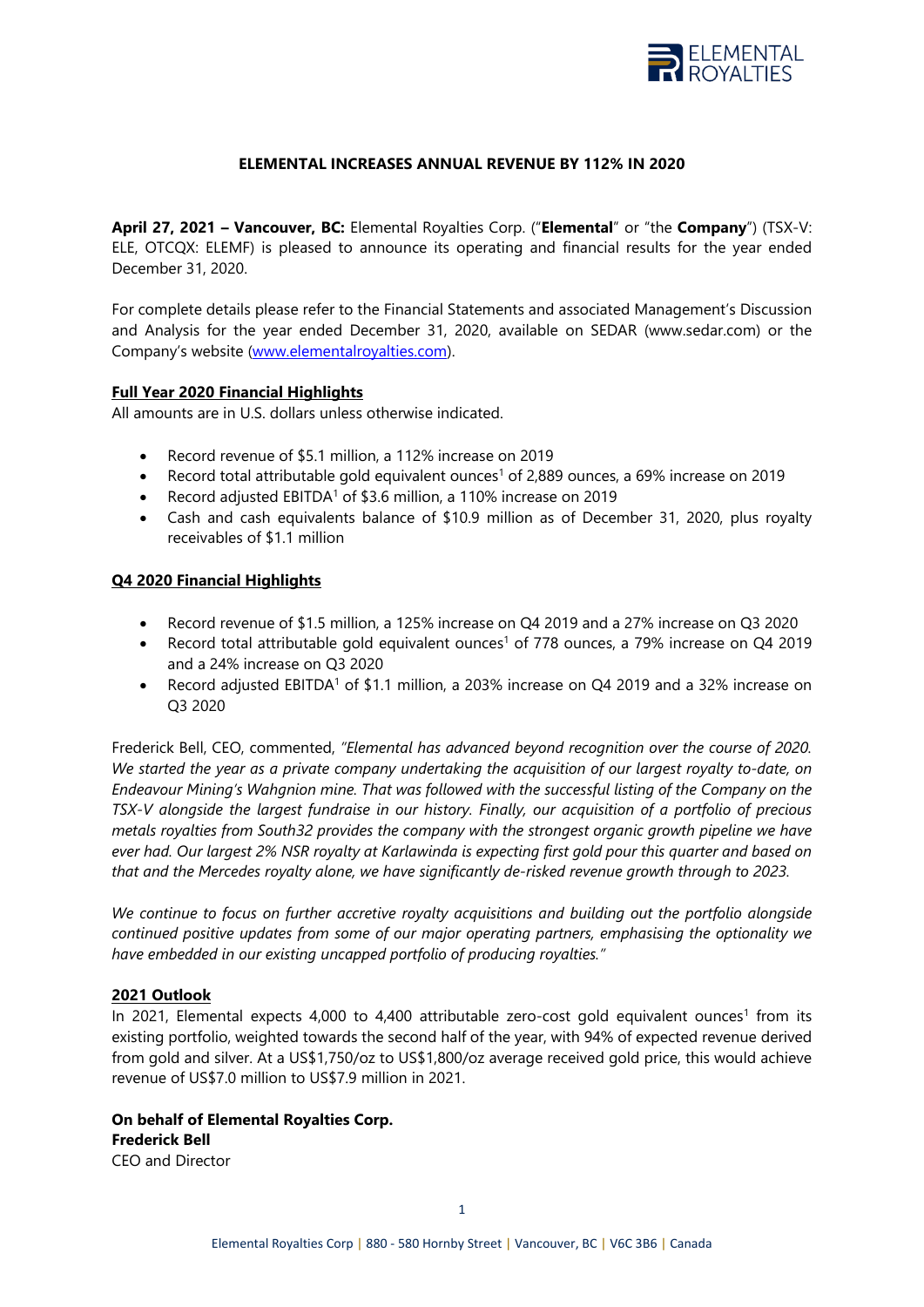

# **Corporate Inquiries:**

Dustin Zinger, Investor Relations Manager Corporate Website: [www.elementalroyalties.com](http://www.elementalroyalties.com/) Direct: +1 (604) 653-9464 Email: [dustin@elementalroyalties.com](mailto:dustin@elementalroyalties.com)

Elemental is a proud member of Discovery Group. For more information please visit: [www.discoverygroup.ca](http://www.discoverygroup.ca/) or contact 604-653-9464.

TSX.V: ELE | OTCQX: ELEMF | ISIN: CA28619L1076

### **About Elemental Royalties**

Elemental is a gold-focused royalty company listed on the TSX-V in Canada and provides investors with lower risk precious metals exposure through a portfolio of nine high-quality royalties. This enables investors to benefit from ongoing royalty revenue, future exploration upside and low operating costs. Elemental's experienced team seeks to secure royalties in advanced precious metals projects, run by established operators, from its pipeline of identified opportunities.

### **Qualified Person**

Richard Evans, FAusIMM, is Senior Vice President Technical for Elemental, and a qualified person under National Instrument 43-101 – *Standards of Disclosure for Mineral Projects*, has reviewed and approved the scientific and technical disclosure contained in this press release.

#### **Notes**

#### 1. Non-IFRS Measures

The Company has included certain performance measures which are non-IFRS and is intended to provide additional information and should not be considered in isolation or as a substitute for measures of performance prepared in accordance with IFRS. These non-IFRS measures do not have any standard meaning under IFRS and other companies may calculate measures differently.

Adjusted EBITDA excludes the effects of certain other income/expenses and unusual non-recurring items. Adjusted EBITDA is comprised of earnings before interest, taxes, depletion, share based compensation, and the non-cash portion of the listing expense. Management believes that this is a useful measure of the Company's performance because it adjusts for items which may not relate to underlying operating performance of the Company and/or are not necessarily indicative of future operating results**.**

The Company's royalty revenue is converted to an attributable gold equivalent ounce basis by dividing the royalty revenue received in a period by the average gold price for the same respective period. The production forecast was derived using information that is available in the public domain as at the date hereof, which included guidance and estimates prepared and issued by management of the operators of the mining operations in which Elemental holds an interest. The production forecast is sensitive to the performance and operating status of the underlying mines. None of the information has been independently verified by Elemental and may be subject to uncertainty. There can be no assurance that such information is complete or accurate.

# *Neither the TSX-V nor its Regulation Service Provider (as that term is defined in the policies of the TSX-V.) accepts responsibility for the adequacy or accuracy of this press release.*

### **Cautionary note regarding forward-looking statements**

This release contains certain "forward looking statements" and certain "forward-looking information" as defined under applicable Canadian securities laws. Forward-looking statements and information can